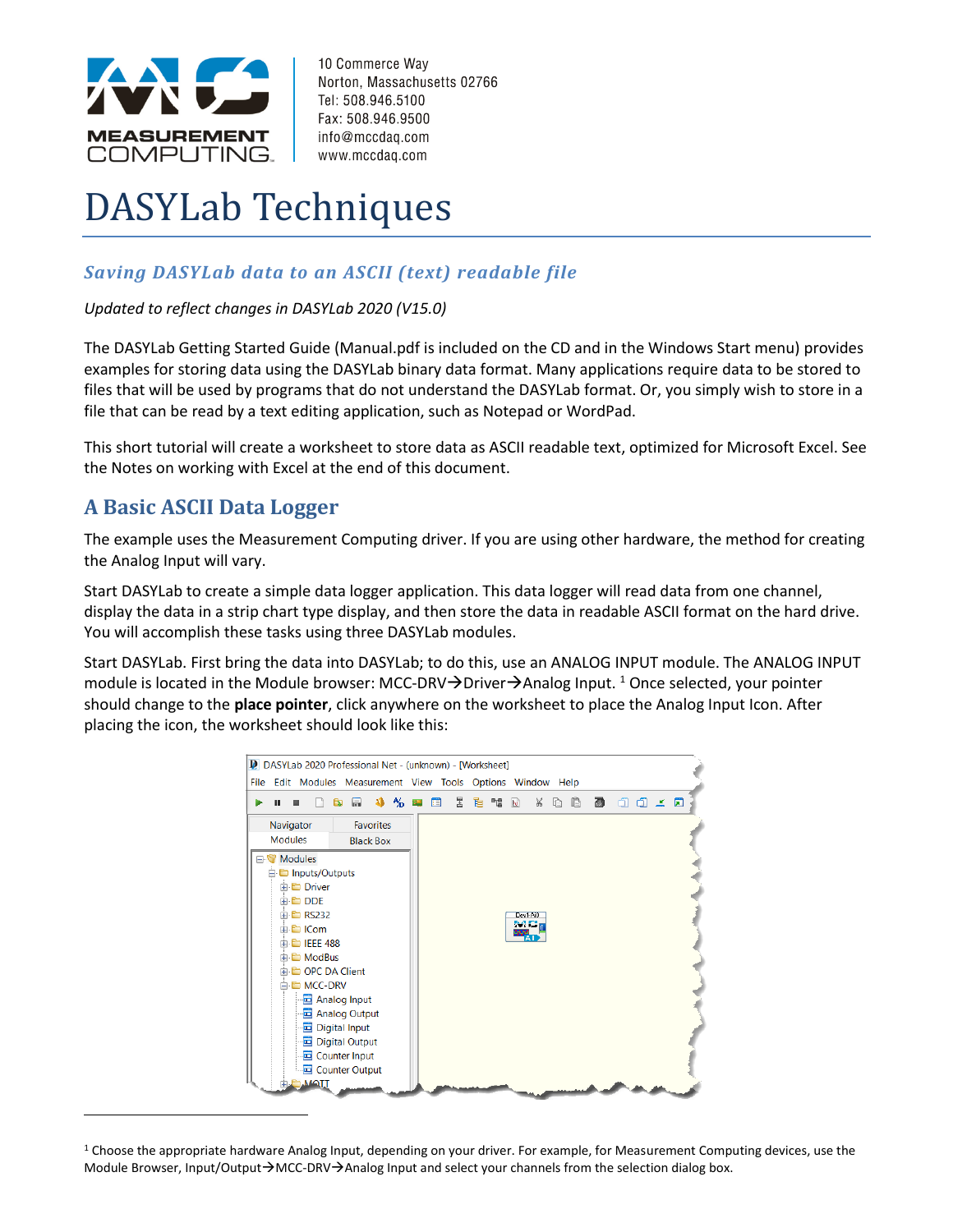Now connect the analog input to the display. For this example, display the data on a **strip chart** type display. Select the Chart Recorder, found under Modules→Display→Chart Recorder. Put the module on the worksheet to the right of the Analog input. The two modules can now be connected together. To accomplish this, click and drag the Chart Recorder module next to the analog input module so that the **0** on the analog input touches the **0** on the Chart Recorder icon, then release. If done properly, a **wire** will now connect the two modules.



A feature of many modules is the ability to allow data to **pass through**. This allows you to connect many modules in a daisy chain and keep the worksheet neat and uncluttered. To enable this pass through, double click on the Chart Recorder module and click the **Copy inputs** in the lower right hand corner. Click OK to save the settings.

| <b>Chart Recorder</b>                                                    | N                                |                                                                   |                  | $\times$            |
|--------------------------------------------------------------------------|----------------------------------|-------------------------------------------------------------------|------------------|---------------------|
| Module name:                                                             | Recorder00<br>Short description: |                                                                   |                  |                     |
| <b>Zoom</b><br>$\bigcirc$ In x- and y-directions                         | Only y-direction                 |                                                                   | Only x-direction |                     |
| <b>Time axis</b><br>Time definition for x-scaling<br><b>Current date</b> |                                  | <b>Trigger events</b><br>◯ Display individually<br>Connect<br>- 1 |                  |                     |
|                                                                          |                                  |                                                                   |                  |                     |
| Channel name:<br>Unit:                                                   | Recorder 0<br>#0                 |                                                                   |                  | <b>OK</b><br>Cancel |
| X-Scaling                                                                | Y-Scaling                        | Print Options<br>Ref. Curve                                       |                  | Help<br>Copy inputs |

Next, configure the worksheet to save the data to the hard drive. The module required to save data to the hard drive is found under Modules→Files→Write Data. Place this module on the worksheet next to the Chart Recorder. Now connect the Chart Recorder to the Write Data module. Use the method discussed earlier to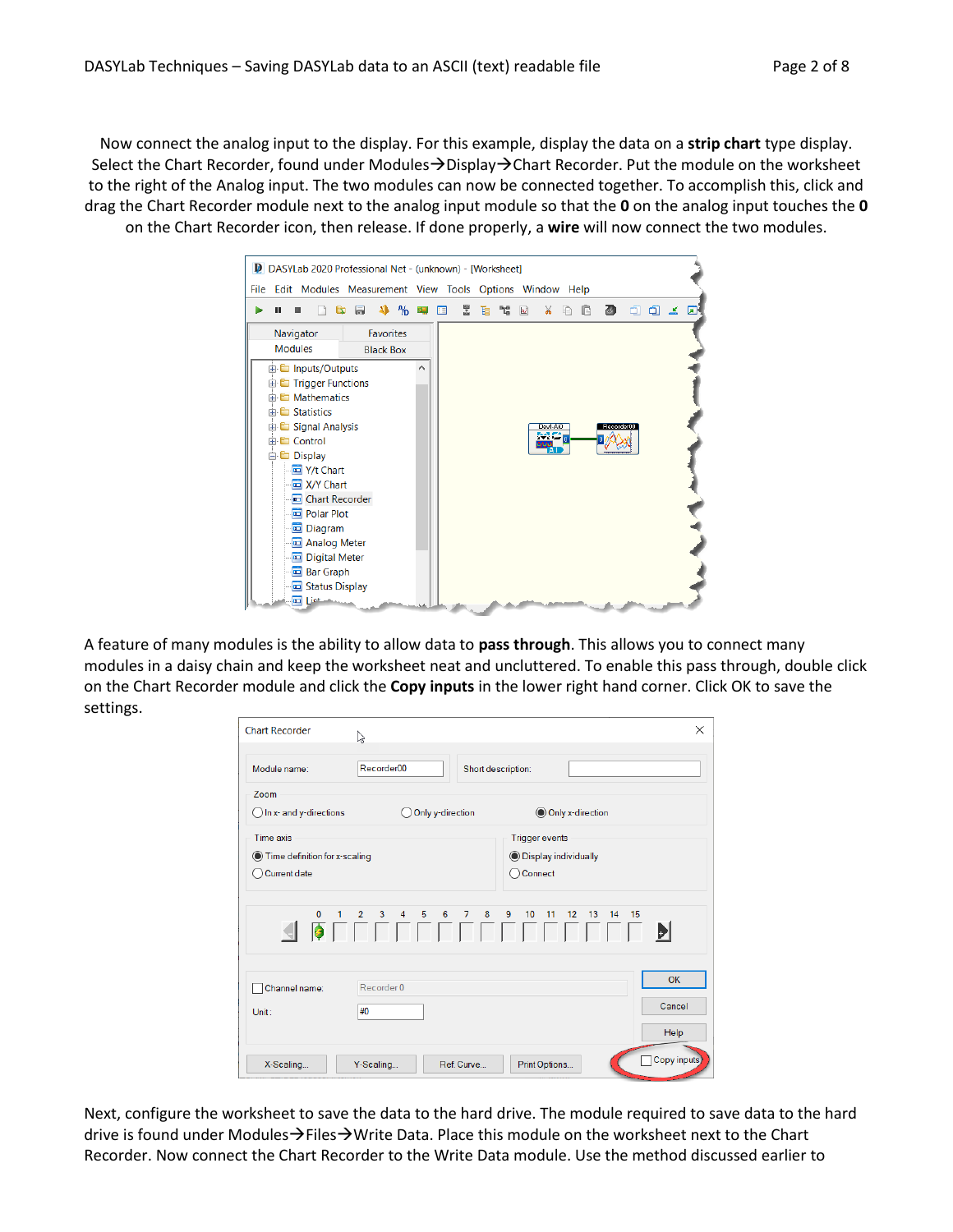**bump** the two modules together, or click on the output of the Chart Recorder, which should change the pointer into the wiring control, and then click the input of the Write Data module to connect the wire.

When completed the worksheet should look as follows:



Double click on the Write Data module to access the module's properties. You can change the file format, file name and path. The property dialog looks as follows:

| <b>Write Data</b>         |                                                                                                        | X              |
|---------------------------|--------------------------------------------------------------------------------------------------------|----------------|
| Module name:              | Write00<br>Short description:                                                                          | OK             |
|                           | ζ,<br>8<br>9<br>10<br>$\Omega$<br>1<br>5<br>7<br>11<br>12  13  14  15<br>$\overline{2}$<br>3<br>4<br>6 | Cancel         |
|                           | <b>.</b><br>E                                                                                          | Help           |
| Channel name:<br>Unit:    | Write 0<br>#0                                                                                          |                |
| File format               | Options                                                                                                | Comment        |
| <b>DASYLab</b>            | Options<br>$\checkmark$<br>Block / Header separate                                                     |                |
| Filename -> global string | Append to existing file                                                                                |                |
| $\Box$ String:            | $\sqrt{\phantom{a}}$ Write protection                                                                  |                |
| Text:                     | Blocks<br>Save file every<br>◯ With path<br>Name only                                                  |                |
| File information          |                                                                                                        | Multifile      |
| Fixed                     | $\checkmark$                                                                                           | File           |
|                           |                                                                                                        |                |
| File:                     | C:\Users\Public\Documents\DASYLab\15.0.0\eng\data\DEFWRITE.DDF                                         | Copy<br>inputs |

Choose the ASCII (CSV) File Format from the drop down menu on the left of the dialog box. When you do this, the default file name changes from DEFWRITE.DDF to DEFWRITE.CSV.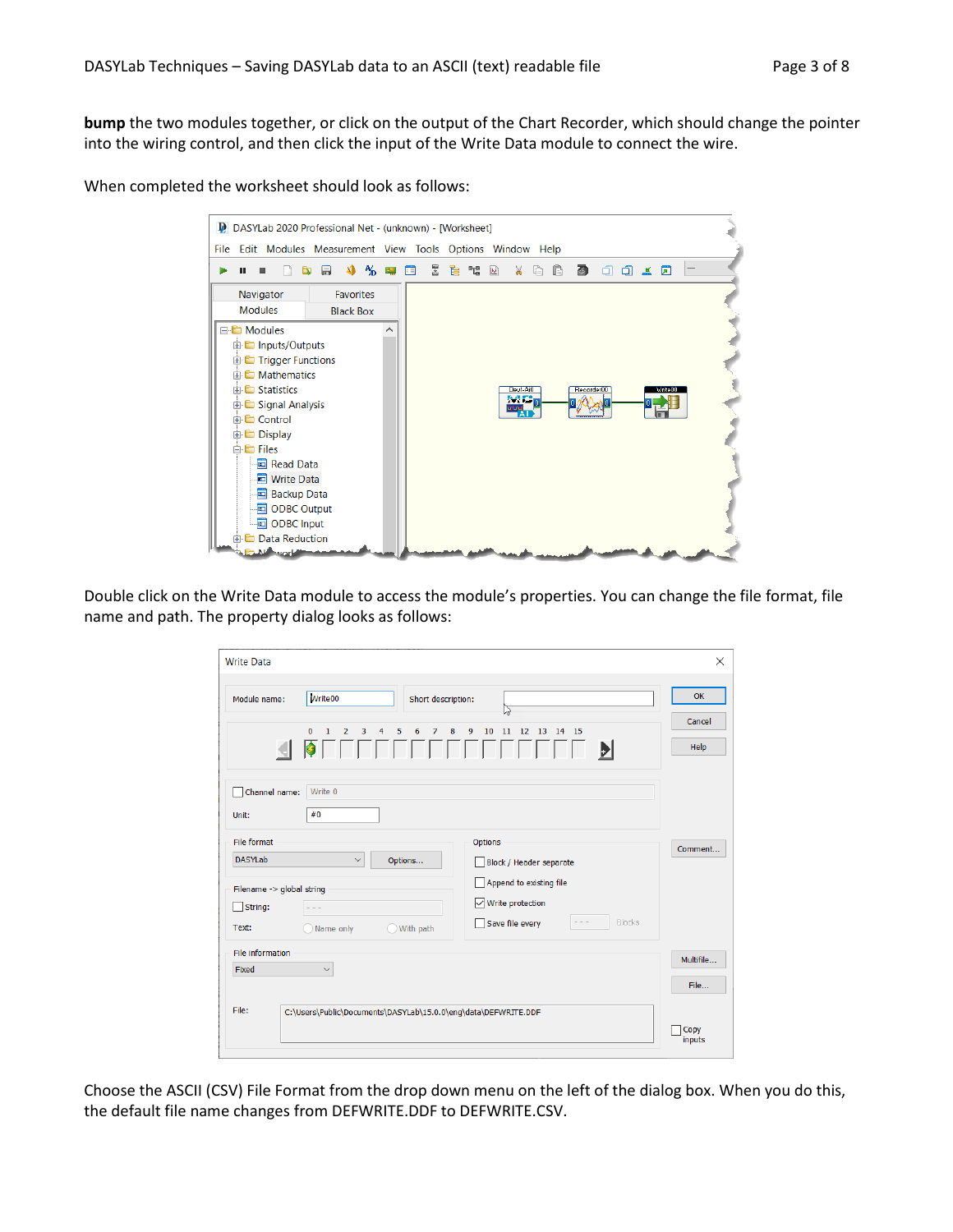| <b>Write Data</b>                                                                                                                                                                               |                                                                                                                                                                         |                   |
|-------------------------------------------------------------------------------------------------------------------------------------------------------------------------------------------------|-------------------------------------------------------------------------------------------------------------------------------------------------------------------------|-------------------|
| Module name:                                                                                                                                                                                    | Write00<br>Short description:                                                                                                                                           | OK                |
|                                                                                                                                                                                                 | 8<br>$\mathbf{0}$<br>$\overline{2}$<br>3<br>5<br>$\overline{7}$<br>9<br>10 11 12 13 14 15<br>$\mathbf{1}$<br>4<br>6<br>O FELECIA DE LA PARTICIO DE LA PARTICIO DELLA DI | Cancel<br>Help    |
| Channel name:<br>Unit:                                                                                                                                                                          | Write 0<br>#0                                                                                                                                                           |                   |
| File format<br><b>DASYLab</b><br><b>MocII</b> (ASC)<br>ASCII (TXT)<br><b>ASCII (CSV)</b><br><b>PASYLab</b><br><b>NTTDP</b><br><b>NI TDM Streaming</b><br><b>DIAdem DAT</b><br><b>IEEE32-Bit</b> | <b>Options</b><br>Options<br>Block / Header separate<br>Append to existing file<br>$\sqrt{\phantom{a}}$ Write protection<br>Blocks<br>Save file every<br>With path      | Comment           |
| Famos<br>Fixed                                                                                                                                                                                  | $\checkmark$                                                                                                                                                            | Multifile<br>File |
| File:                                                                                                                                                                                           | C:\Users\Public\Documents\DASYLab\15.0.0\eng\data\DEFWRITE.DDF                                                                                                          | Copy<br>inputs    |

The Write Data module will prompt you. Click Yes to accept these settings.

| User information                                                                                                                                                                            |                            | × |  |  |
|---------------------------------------------------------------------------------------------------------------------------------------------------------------------------------------------|----------------------------|---|--|--|
| This file format initializes the sub-dialog box for the ASCII format so<br>that valid data and time format settings for future Excel processing<br>exist. Do you want to make this setting? |                            |   |  |  |
|                                                                                                                                                                                             | <b>No</b><br>Cancel<br>Yes |   |  |  |

There are several options for the ASCII (Excel CSV Preset) File Format. Click on the **Options** button. You can see that DASYLab offers Tab, Semicolon or Comma separator characters. The Excel CSV preset has configured the Comma as the separator.

Decide how you want the first column, the Time column, to appear. Change the **Time Format** to **Date+Time [hh:mm:ss]** to put the full date and actual time in the first column. This will look like:

#### 9/12/2016,13:30:20,4.00

| Write Data: ASCII Format                     |                                          |                             |                         | X            |
|----------------------------------------------|------------------------------------------|-----------------------------|-------------------------|--------------|
| Data format<br>Separator:<br>Decimal format: | Tab<br>Dot                               | Semicolon<br>Comma          | Comma<br><b>Windows</b> | OK<br>Cancel |
| Decimal<br>Channel:                          |                                          | $\overline{2}$<br>Number:   | For All Channels        | Help         |
| <b>Time format</b><br>Date+time              | $\checkmark$                             | Date/Time without separator |                         |              |
| Decimal format:                              | ◉ Windows                                | Dot                         | Comma                   |              |
| Time deducted from data                      |                                          | Computer time               |                         |              |
| <b>Additional information</b>                |                                          |                             |                         |              |
|                                              | $\sqrt{}$ Header                         | Channel names               | Time channel            |              |
|                                              | Write global strings/variables to header |                             |                         |              |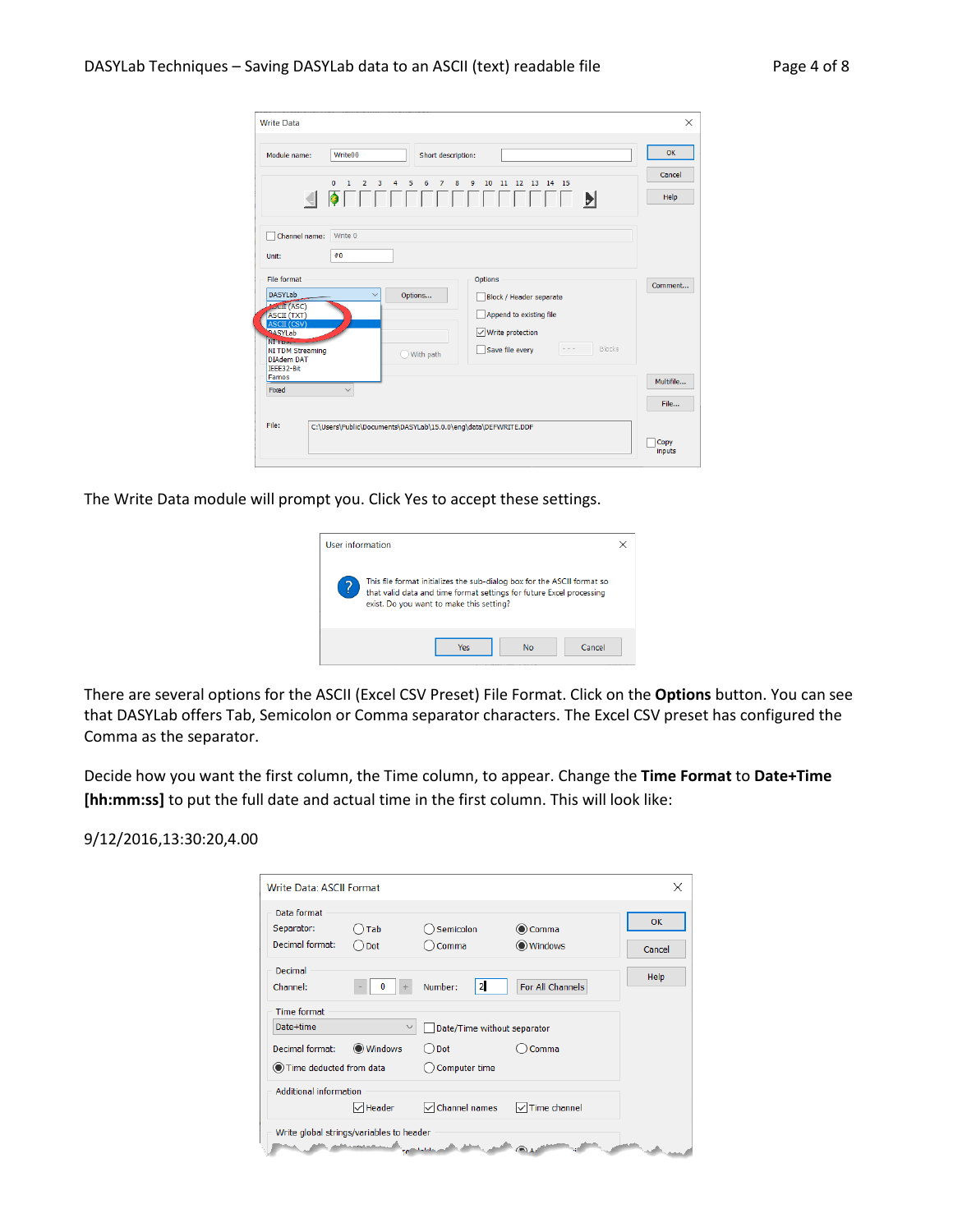None of the other options need to be adjusted at this time. Click OK to close the dialog box. You will return to the main dialog box. Click **File Name** and enter a file name for the stored data. Click OK.

For data security, you may want to select the **Append to Existing File** or **Write Protection** options to ensure that the data file is not accidentally overwritten. You can click the Multifile button configure a multi-file series. Click OK to close the Write Data properties.

Bring the display window up to visibility. There are four buttons designed to show and hide displays.



The first set hides (makes invisible) and unhides (makes visible) all display windows. The second set of buttons function minimizes the display windows to small windows at the bottom of the display and restores the display windows to their previous size and location.

To bring the Chart Recorder display up and make it visible; click the **Restore All Windows** button (Up arrow).

Click the start Worksheet button to start the worksheet.



The Chart Recorder display will graph the data. You may need to adjust the Y-axis, as show below. The default is -5 to 5, but the USB-TC is reading temperature in the 50 to 80°F range. To change it, click on the Axes menu, and select the Y-axis. Change it to reflect the range of your data.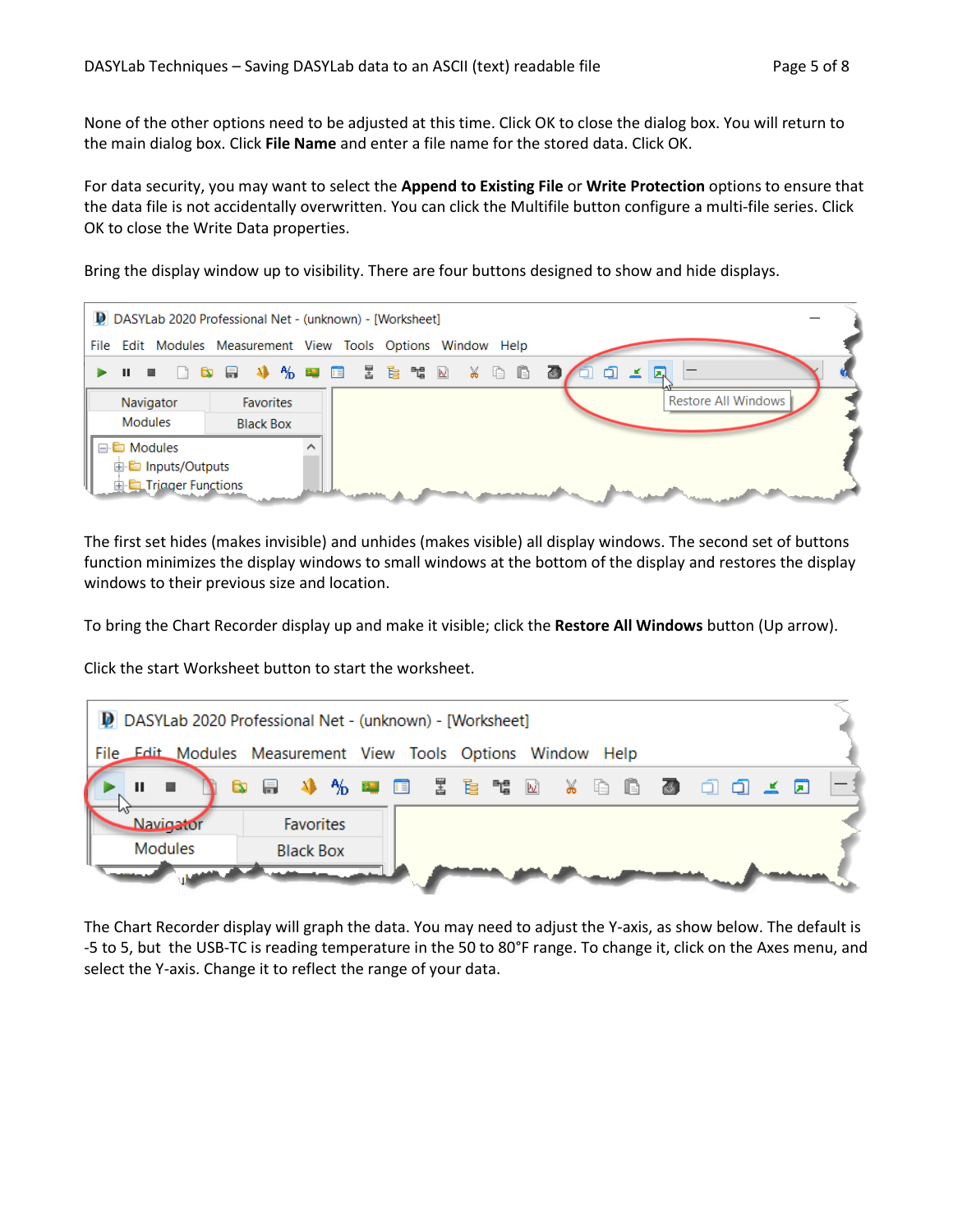



Stop the Measurement. Save this worksheet so that you can use it later. Click on File, then **Save As**. Select a location and name for the file.

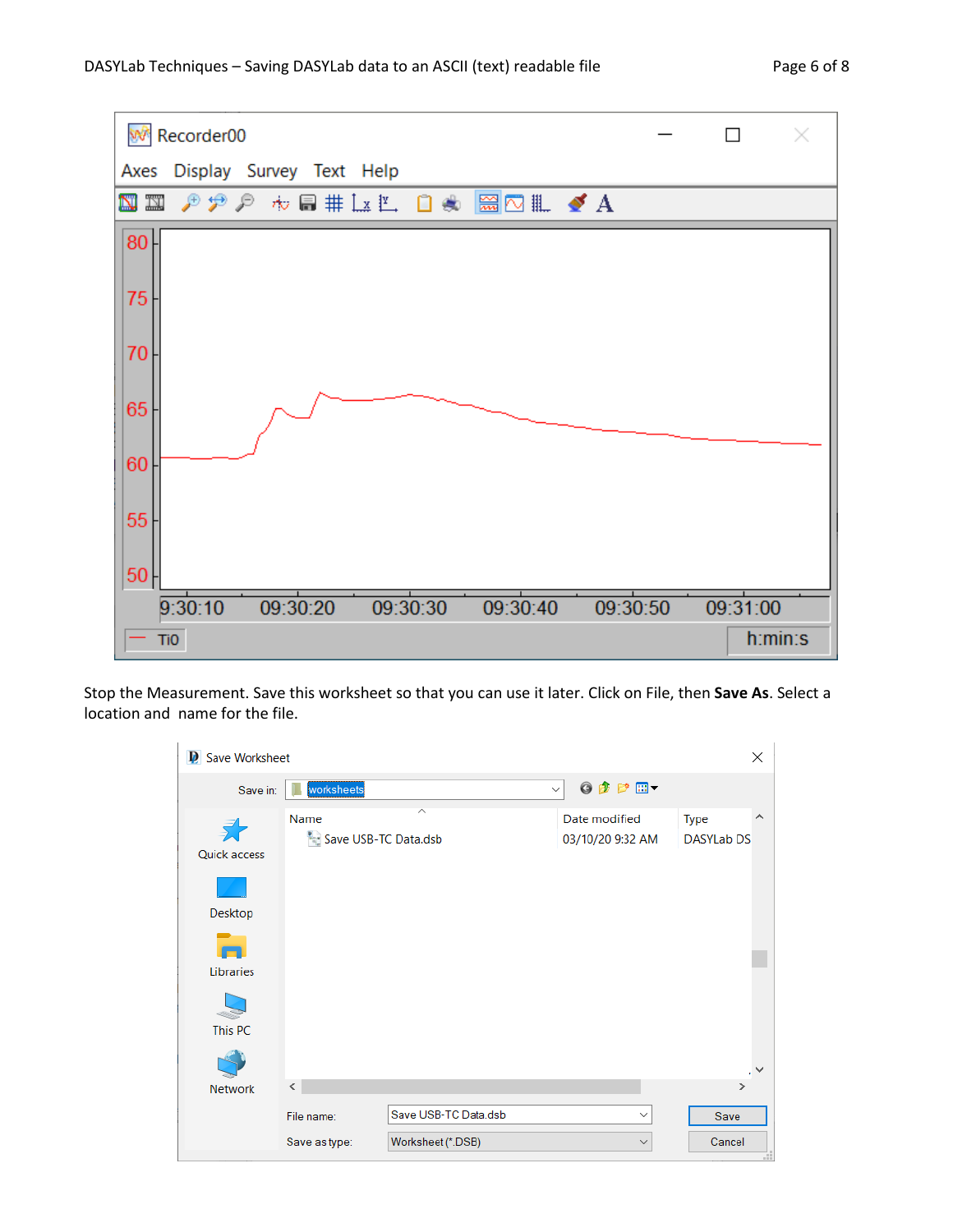### **A final note on this technique**

If you will always be saving data to an ASCII file, you can configure DASYLab to use the current Write Data module settings as the default settings.

Right-click over the Write Data module on the work area and select the Default Module Settings selection.

| Recorder00<br>Dev2-Ai0<br>Write00<br>- 10 |                                           |
|-------------------------------------------|-------------------------------------------|
|                                           | Delete Module                             |
|                                           | <b>Delete Input Connections</b>           |
|                                           | Delete Output Connections                 |
|                                           | Replace Module                            |
|                                           | Cut                                       |
|                                           | Copy                                      |
|                                           | Delete                                    |
|                                           | Search for Module                         |
|                                           | Module Default Settings<br>ピ              |
|                                           | Module Documentation<br>Module Properties |

In the dialog box that opens, click Set to define the defaults. To remove the defaults, click the Reset button.

| <b>Module Default Settings</b>                                                        | $\times$                                                                                                                                          |  |  |
|---------------------------------------------------------------------------------------|---------------------------------------------------------------------------------------------------------------------------------------------------|--|--|
| Changed module defaults<br>Modules\Files\Write Data                                   | <b>Note</b><br>Setting and resetting a module default is immediately valid and<br>cannot be undone.<br>Refer to the Help for further information. |  |  |
|                                                                                       | Set new default<br>Module selected in the worksheet<br>Write00<br>Module type:<br>Modules\Files\Write Data                                        |  |  |
| $\,$ $\,$<br>⋗                                                                        | Set<br>Reset default<br>Module selected in the list:<br>Modules\Files\Write Data<br>Reset                                                         |  |  |
| <b>Status</b><br>Defaults for module class Modules\Files\Write Data successfully set. | Close<br>$\widehat{\phantom{a}}$<br>$\searrow$<br>Help                                                                                            |  |  |